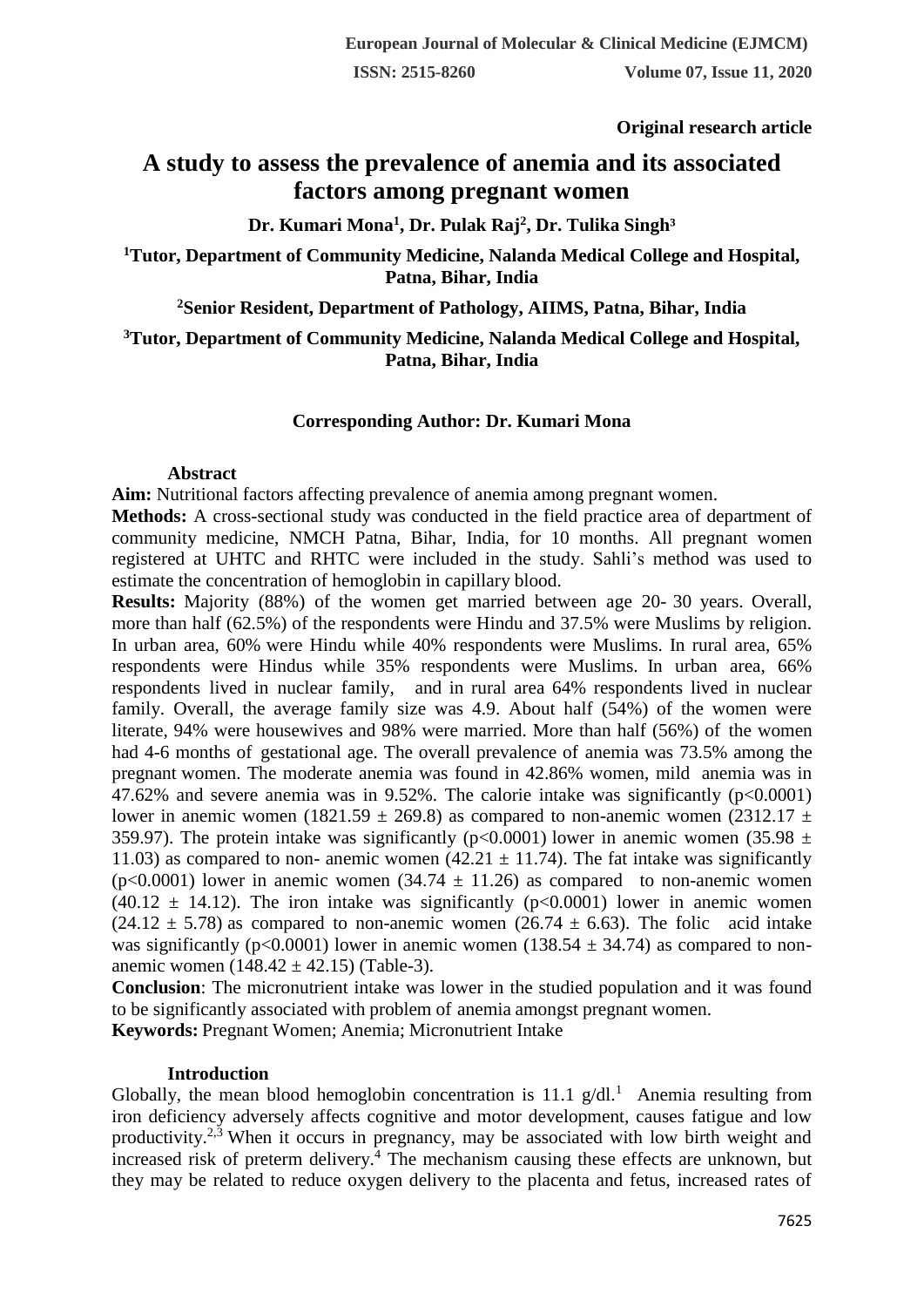**ISSN: 2515-8260 Volume 07, Issue 11, 2020**

infection, or adverse effects of iron deficiency on brain development.<sup>5</sup> Anaemia in pregnancy is one of the major causes of maternal morbidity and mortality in the world including India.<sup>6</sup> Many factors predisposes to development of anaemia during pregnancy. Most important factors are nutritional (i.e., inhibitors of iron absorption, dietary deficiency of iron, folic acid and vitamin B12 in diet), pre-pregnancy iron deficiency anaemia, teenage pregnancy, lack of appropriate spacing between pregnancies, parasitic infestations (e.g. malaria, hookworm), open defecation, poor environmental and personal hygiene.<sup>7</sup> Anaemia during pregnancy can cause premature labour, postpartum haemorrhage, puerperial sepsis and thromboembolic phenomena in the mother, and can cause prematurity, IUGR, perinatal death and decreased iron stores in the foetus and subsequently in the neonate.<sup>8</sup> The status of anaemia can be assessed by haemoglobin (Hb) levels in blood. The World Health Organization (WHO) has defined anaemia when the Hb levels are less than 12 g/dL in non-pregnant women and less than 11 g/dL in pregnant women. Peripheral blood smear helps to determine the type of anaemia.<sup>8</sup> According to a WHO report, the global prevalence of anaemia among pregnant women is 41.8%.<sup>9</sup> In India, the prevalence of anaemia among pregnant women ranges from 58.7% to 87%.10-12 The prevalence of anaemia at national level or state level cannot be generalised.<sup>6</sup> Pregnancy is a molecule-building process and a woman's normal nutritional requirement increases during pregnancy to meet the needs of the growing fetus and the maternal tissues associated with pregnancy.<sup>13</sup> If energy and other nutrient intake is not supplemented, then body's own reserves are used, leaving a pregnant woman weakened. Energy needs increases in the second and particularly in the third trimester of pregnancy, mainly due to increased maternal body mass.<sup>14</sup>

### **Material and methods**

A cross-sectional study was conducted in the field practice area of department of community medicine, NMCH Patna, Bihar, India, for 10 months.

### **Methodology**

All pregnant women registered at UHTC and RHTC were assessed for the prevalence of anemia. Sahli's method was used to estimate the concentration of hemoglobin in capillary blood. A single drop of blood was taken from a finger prick after removing the first two drops of blood to ensure that the sample was based on fresh capillary blood. The graduated tube placed between the brown glass standard of Sahli's haemoglobinometer is filled with N/10 hydrochloric acid up to lowest mark (mark 2). Blood sample obtained from the finger prick or from the vein is drawn into Sahli's pipette till 20 mm-3 mark and added into graduated tube containing N/10 hydrochloric acid. The blood and acid are mixed thoroughly with a glass stirrer and allowed to stand for 3 minutes for acid hematin to form. Distilled water is added drop by drop mixing it with a stirrer until color in the graduated tube is matched with the brown glass standard. Results were read as g/dl present on the side of the graduated tube considering the lower level of meniscus. A structured pre-tested interview schedule was used. The schedule consisted demo-graphic information of the women as well as other related variables such as nutrient intake, anthropometric measurements and hemoglobin estimation. First household was selected randomly and then consecutive household was surveyed based on random sampling till the desired number of study population was completed. Each participant was explained about the purpose of the study prior to administration of tool. Informed consent was taken from each participant. The anonymity and confidentiality was maintained throughout. Interview was started with general discussion to gain confidence and it slowly extended to the specific point.

## **Results**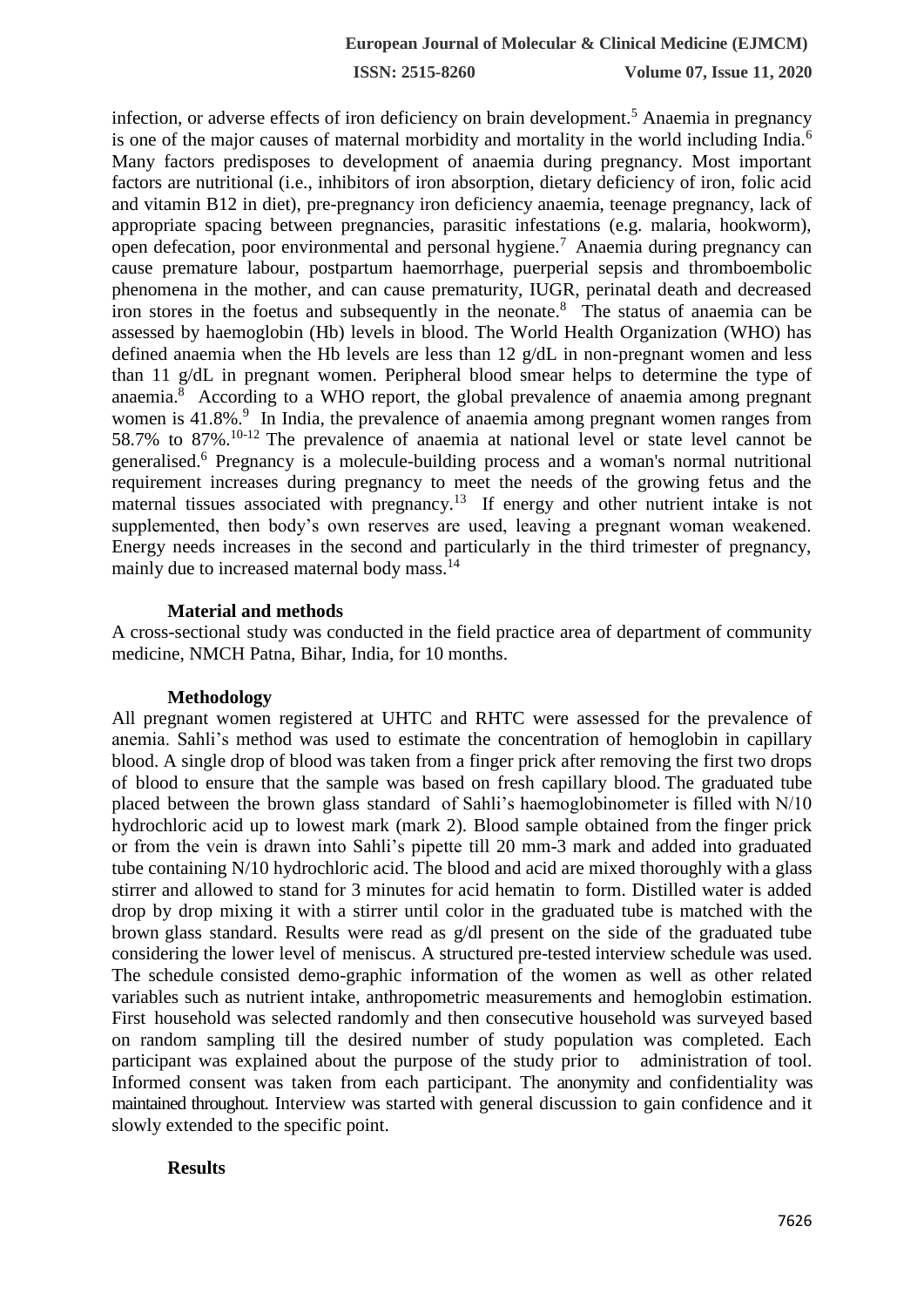**ISSN: 2515-8260 Volume 07, Issue 11, 2020**

Majority (88%) of the women get married between age 20- 30 years. Overall, more than half (62.5%) of the respondents were Hindu and 37.5% were Muslims by religion. In urban area, 60% were Hindu while 40% respondents were Muslims. In rural area, 65% respondents were Hindus while 35% respondents were Muslims. Overall, 65% respondents lived in nuclear family. In urban area, 66% respondents lived in nuclear family and in rural area 64% respondents belonged to nuclear family. Overall, the average family size was 4.9. About half (54%) of the women were literate, 94% were housewives and 98% were married. More than half (56%) of the women had 4-6 months of gestational age (Table 1). The overall prevalence of anemia was 73.5% among the pregnant women. The moderate anemia was found in 42.86% women, mild anemia was in 47.62% and severe anemia was in 9.52% females(table 2). The calorie intake was significantly  $(p<0.0001)$  lower in anemic women  $(1821.59 \pm 269.8)$  as compared to non-anemic women  $(2312.17 \pm 359.97)$ . The protein intake was significantly (p<0.0001) lower in anemic women (35.98  $\pm$  11.03) as compared to nonanemic women (42.21  $\pm$  11.74). The fat intake was significantly (p<0.0001) lower in anemic women (34.74  $\pm$  11.26) as compared to non-anemic women (40.12  $\pm$  14.12). The iron intake was significantly (p<0.0001) lower in anemic women (24.12  $\pm$  5.78) as compared to nonanemic women (26.74  $\pm$  6.63). The folic acid intake was significantly (p<0.0001) lower in anemic women (138.54  $\pm$  34.74) as compared to non-anemic women (148.42  $\pm$  42.15) (Table-3).

|                            | <b>Place of residence</b> |                |                |                | <b>Total</b> |                |  |
|----------------------------|---------------------------|----------------|----------------|----------------|--------------|----------------|--|
| <b>Profile of Women</b>    | <b>Urban</b>              |                | <b>Rural</b>   |                | $(n = 200)$  |                |  |
|                            | $(n = 100)$               |                | $(n = 100)$    |                |              |                |  |
|                            | No.                       | $\frac{0}{0}$  | No.            | $\frac{0}{0}$  | No.          | $\frac{0}{0}$  |  |
| Age at marriage (in years) |                           |                |                |                |              |                |  |
| Below 20                   | $\overline{7}$            | $\overline{7}$ | 11             | 11             | 18           | 9              |  |
| 20-30                      | 87                        | 87             | 89             | 89             | 176          | 88             |  |
| 30-40                      | 6                         | 6              | $\overline{0}$ | 0.0            | 6            | $\overline{3}$ |  |
| <b>Religion</b>            |                           |                |                |                |              |                |  |
| Hindu                      | 60                        | 60             | 65             | 65             | 125          | 62.5           |  |
| Muslim                     | 40                        | 40             | 35             | 35             | 75           | 37.5           |  |
| <b>Type of family</b>      |                           |                |                |                |              |                |  |
| Nuclear                    | 66                        | 66             | 64             | 64             | 130          | 65             |  |
| Joint                      | 34                        | 34             | 36             | 36             | 70           | 35             |  |
| <b>Family size</b>         |                           |                |                |                |              |                |  |
| $1-2$                      | 23                        | 23             | $\overline{7}$ | $\overline{7}$ | 30           | 15             |  |
| $3-4$                      | 45                        | 45             | 33             | 33             | 78           | 39             |  |
| >4                         | 32                        | 32             | 60             | 60             | 92           | 46             |  |
| Average                    | 4.1                       |                | 5.7            |                | 4.9          |                |  |
| <b>Marital status</b>      |                           |                |                |                |              |                |  |
| Married                    | 98                        | 98             | 97             | 97             | 195          | 97.5           |  |
| Widow/ Separated           | $\overline{2}$            | $\overline{2}$ | $\overline{3}$ | $\overline{3}$ | 5            | 2.5            |  |
| <b>Education of women</b>  |                           |                |                |                |              |                |  |
| Illiterate                 | 33                        | 33             | 59             | 59             | 92           | 46             |  |
| Literate                   | 67                        | 67             | 41             | 41             | 108          | 54             |  |
| Occupation                 |                           |                |                |                |              |                |  |
| Housewife                  | 94                        | 94             | 97             | 97             | 191          | 95.5           |  |
| Others                     | 6                         | 6              | $\overline{3}$ | $\overline{3}$ | 9            | 4.5            |  |

**Table 1: Demographic profile**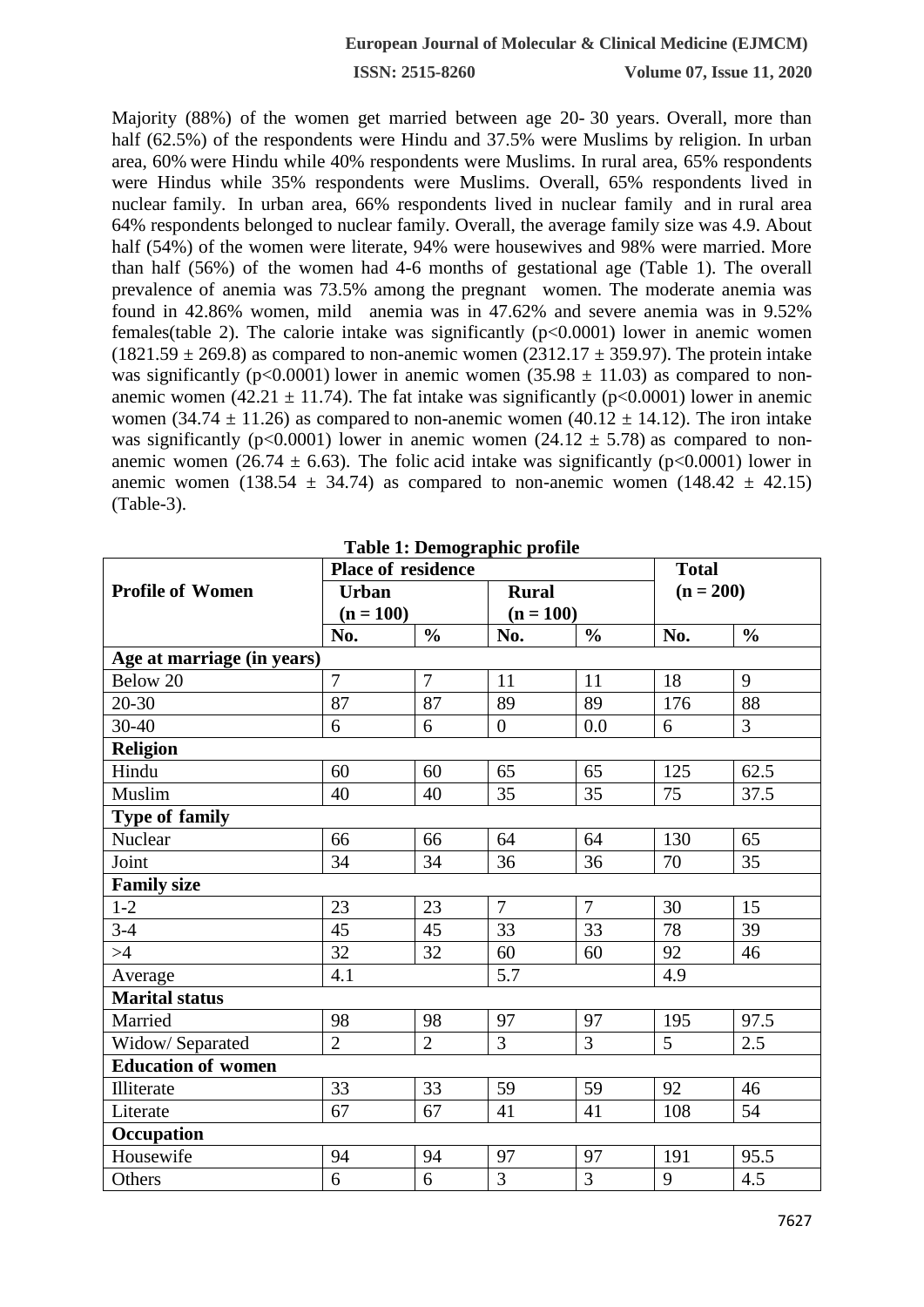## **European Journal of Molecular & Clinical Medicine (EJMCM)**

**ISSN: 2515-8260 Volume 07, Issue 11, 2020**

| <b>Gestational age in months</b>   |                   |    |                   |    |                   |      |
|------------------------------------|-------------------|----|-------------------|----|-------------------|------|
| $1 - 3$                            | 10                | 10 |                   |    | 17                | 8.5  |
| $4 - 6$                            | 60                | 60 | 52                | 52 | 112               | 56   |
| $>6$                               | 30                | 30 | 41                | 41 | 71                | 35.5 |
| <b>Anthropometric measurements</b> |                   |    |                   |    |                   |      |
| Height (in cm)                     | $157.64 \pm 6.87$ |    | $158.77 \pm 4.83$ |    | $158.49 \pm 6.21$ |      |
| Weight (in kg)                     | $48.59 \pm 8.45$  |    | $56.84 \pm 6.62$  |    | $53.12 \pm 8.49$  |      |
| <b>BMI</b>                         | $20.31 \pm 3.65$  |    | $23.42 \pm 2.78$  |    | $22.12 \pm 3.59$  |      |

### **Table 2: Type of anemia**

| Anemia=147            |               |                   |  |  |
|-----------------------|---------------|-------------------|--|--|
| <b>Parameter</b>      | <b>Number</b> | <b>Percentage</b> |  |  |
| Mild 10-10.9 g/dl     |               | 47.62             |  |  |
| Moderate $7-9.9$ g/dl |               | 42.86             |  |  |
| Severe $<$ 7 gm/dl    | 14            | 9.52              |  |  |

### **Table 3: Micronutrient intake (Mean±sd) by Anemia status among women**

| micronutrient<br>of<br><b>Type</b> | Anemic $(n=147)$    | Non-anemic( $n=53$ )   t and p-value |                   |
|------------------------------------|---------------------|--------------------------------------|-------------------|
| intake                             |                     |                                      |                   |
| Calories                           | $1821.59 \pm 269.8$ | $2312.17 \pm 359.97$                 | $13.54, <0.0001*$ |
| Protein                            | $35.98 \pm 11.03$   | $42.21 \pm 11.74$                    | $4.23, <0.0001*$  |
| Fat                                | $34.74 \pm 11.26$   | $40.12 \pm 14.12$                    | $5.31, <0.0001*$  |
| Iron                               | $24.12 \pm 5.78$    | $26.74 \pm 6.63$                     | $2.93, 0.005*$    |
| Folic acid                         | $138.54 \pm 34.74$  | $148.42 \pm 42.15$                   | $2.4, 0.02*$      |

## **Discussion**

Anemia is one of the main nutritional problem affecting a large proportion of population not only in developing country but also in the developed country. Anemia in pregnancy is a major problem since a very long time in India. The present study was undertaken in a rural community to estimate the prevalence of anaemia among pregnant women, and determine the factors influencing it. In the present study, Overall, more than half (62.5%) of the respondents were Hindu and 37.5% were Muslims. In urban area, 60% were Hindu while 40% respondents were Muslims. In rural area, 65% respondents were Hindus while 35% respondents were Muslims. In the present study, overall, 65% respondents lived in nuclear family. In urban area, 66% respondents lived in nuclear family and in rural area 64% respondents lived in nuclear family. Overall, the average family size was 4.9. The difference in percentage of type of family between urban and rural area was statistically insignificant (p>0.05). The calorie intake was significantly (p<0.0001) lower in anemic women (1821.59  $\pm$ 269.8) as compared to non-anemic women (2312.17  $\pm$  359.97). The protein intake was significantly ( $p < 0.0001$ ) lower in anemic women (35.98  $\pm$  11.03) as compared to non-anemic women (42.21  $\pm$  11.74). The fat intake was significantly (p<0.0001) lower in anemic women  $(34.74 \pm 11.26)$  as compared to non-anemic women  $(40.12 \pm 14.12)$ . The iron intake was significantly (p<0.0001) lower in anemic women (24.12  $\pm$  5.78) as compared to non-anemic women (26.74  $\pm$  6.63). The folic acid intake was significantly (p<0.0001) lower in anemic women (138.54  $\pm$  34.74) as compared to non-anemic women (148.42  $\pm$  42.15). The micronutrient intake was not good in quantity as observed in the present study which supported the studies conducted by Panwar and Punia (2000) and Pathak et al., (2004).<sup>15,16</sup> In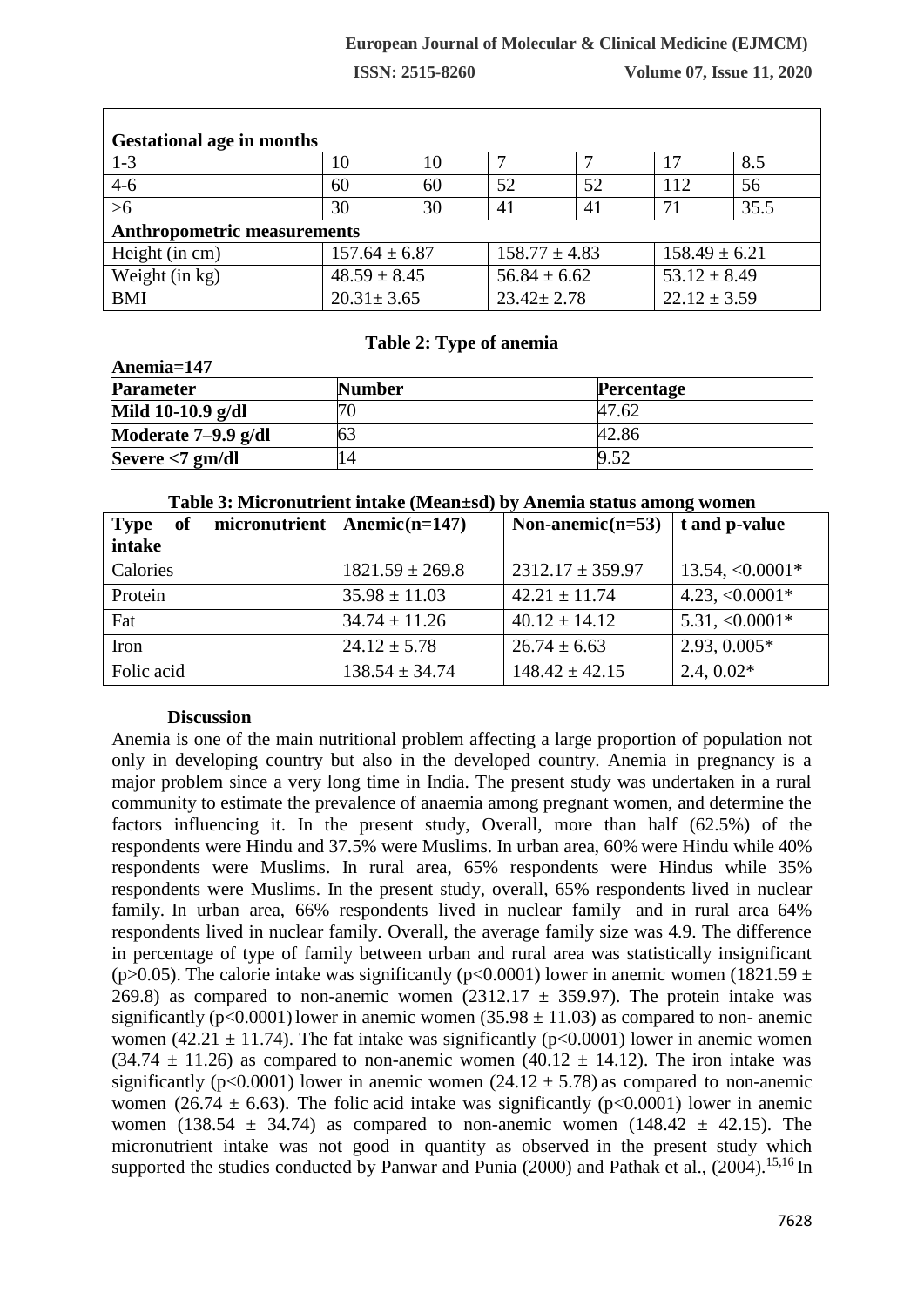**ISSN: 2515-8260 Volume 07, Issue 11, 2020**

our study, the prevalence of anemia was  $73.5\%$ . Ray et al.,  $(2000)^{17}$  also reported a high prevalence of anemia (86.4%) in Haryana. The overall prevalence of anemia was 73.5% among the pregnantwomen. The moderate anemia was found in 42.86% women, mild anemia in 47.62% and severe anemia in 9.52%. The World Health Organization also estimated that 58% of pregnant women in developing countries were anemic (9). In our study, the prevalence of anemia was slightly higher in urban women as compared to rural which contrast with the findings of NFHS-3 (2005-2006). Toteja et al.,  $(2006)^{18}$  assessed the status of anemia among pregnant women from 16 districts of 11 states of India and found that 84.9% of pregnant women (n = 6,923) were anemic (hemoglobin <11.0 g/L); 13.1% had severe anemia (hemoglobin  $\langle 7.0 \text{ g/L} \rangle$ , and 60.1% had moderate anemia (hemoglobin  $\langle 7.0 \text{ to } 10.0 \text{ g/L} \rangle$ . They concluded that any intervention strategy for this population must address not only the problem of iron deficiency, but also deficiencies of other micronutrients, such as B12 and folic acid and other possible causal factors. Anemia among women in this large, southern Indian state cuts across social class, place of residence, and other factors that normally discriminate health status, Rich or poor, fat or thin, urban or rural. The prevalence of anemia is high among women in all these groups and differences are only relative. Respondents with BMI less than 18.5  $Kg/m^2$  were observed to be significantly more likely to be anemic than those with a normal BMI  $(18.5-24.9 \text{ Kg/m}^2)$   $(OR=0.58, 95\% \text{ CI}=0.29-1.18)$ . Similary, overweight respondents with BMI  $>=25 \text{ Kg/m}^2$  were observed to be less likely anemic than those with a BMI less than  $18.5 \text{ Kg/m}^2$  (OR=0.43, 95% CI=0.17- 1.08). Despite greater opportunities for health care in urban areas, the urban poor are often more marginalized than rural populations in their ability to access health services because of constraints in financial and administrative resources. Likewise, although urban population have greater access to a wide variety of food and nutrients through close access to markets, low socioeconomic status limits the ability of the urban poor to purchase them.<sup>19</sup>

### **Conclusion**

The micronutrient intake was lower in the studied population and it was found to be significantly associated with problem of anemia amongst pregnant women.

### **Reference**

- 1. Stevens GA, Finucane MM, De-Regil LM, Paciorek CJ, Flaxman SR, Branca F et al. Global, regional, and national trends in haemoglobin concentration and prevalence of total and severe anaemia in children and pregnant and non-pregnant women for 1995– 2011: a systematic analysis of populationrepresentative data. Lancet Glob Health. 2013;1:E16–E25. doi:10.1016/S2214- 109X(13)70001-9.
- 2. Balarajan Y, Ramakrishnan U, Ozaltin E, Shankar AH, Subramanian SV. Anaemia in low-income and middle-income countries. Lancet. 2011;378:2123–35. doi:10.1016/S0140-6736(10)62304-5.
- 3. Veena SR, Gale CR, Krishnaveni GV, Kehoe SH, SrinivasanK, & Fall CH. Association between maternal nutritional status in pregnancy and offspring cognitive function during childhood and adolescence; a systematic review. BMC Pregnancy and Childbirth. 2016; 16(1), 220.
- 4. Brabin L, Brabin BJ, & Gies S. Influence of iron status on risk of maternal or neonatal infection and on neonatal mortality with an emphasis on developing countries. Nutrition Reviews.2013;71(8), 528-540
- 5. Grieger JA, & Clifton VL. A review of the impact of dietary intakes in human pregnancy on infant birth weight. Nutrients, 2014; 7(1), 153-178
- 6. Balgir R, Panda J, Panda A, Ray M. A Cross sectional study of Anemia in Pregnant women of Eastern coast of Odisha. Tribal Health Bull. 2011;17(1):1-7.